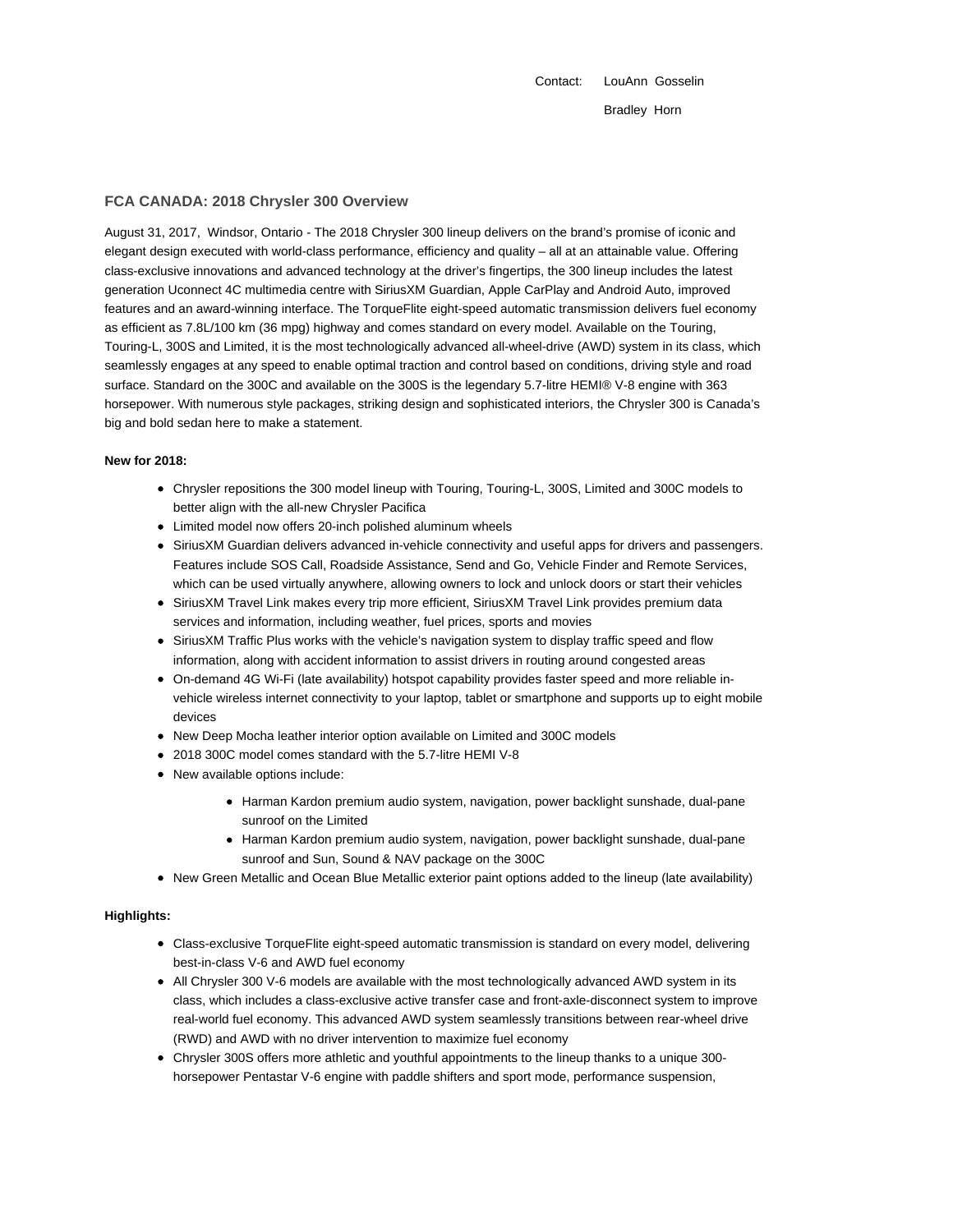blacked-out exterior accents, 20-inch Hyper Black aluminum wheels, leather-faced sport seats, exclusive Piano Black interior accents and signature 10-speaker BeatsAudio system

- As the pinnacle of the lineup, the 300C features model-exclusive Platinum Chrome finishes, 20-inch polished-aluminum wheels with Satin Finish, sport mode with paddle shifters, available signature twotone Indigo/Linen (Black and Deep Mocha are also available) interior environment with premium quilted and perforated Nappa leather-faced seats and door panels, hand-sanded natural pore wood, French accent stitching and leather-wrapped steering wheel with unique chrome accent ring
- Sport mode instantly transforms the personality and performance of the Chrysler 300S and 300C models by reducing shift times from approximately 400 milliseconds to 250 milliseconds, increased engine and throttle responsiveness, firmer steering feel and turns AWD "on" (if off) with AWD models for improved dynamics
- For drivers who want even more performance from the 300C model, the legendary 5.7-litre HEMI V-8 engine with FuelSaver Multi-Displacement System (MDS) is standard for 2018, and delivers 363 horsepower, 394 lb-ft. of torque and a fuel economy as efficiency as 9.4L/100 km (30 mpg) highway
- Chrysler 300 offers a 360-degree perspective thanks to the available SafetyTec 2 Group's Forward Collision Warning with Active Braking, Adaptive Cruise Control with Stop, Lane Departure Warning with Lane Keep Assist and more
- For drivers who want more handling capability, RWD Chrysler 300S models are equipped with a performance-tuned suspension with increased spring rates, performance-tuned steering and bushings and larger sway bars (with V-8 engine)

# **Model Lineup**

For 2018, the Chrysler 300 lineup consists of five models:

- 300 Touring (RWD/AWD)
- 300 Touring-L (RWD/AWD)
- 300S (RWD/AWD)
- 300 Limited (RWD/AWD)
- 300C (RWD)

### **Available Exterior Colours:**

- Billet Metallic
- Bright White
- Ceramic Grey
- Gloss Black
- Granite Crystal Metallic
- Green Metallic (NEW late availability)
- Maximum Steel Metallic
- Ocean Blue Metallic (NEW late availability)
- Velvet Red Pearl

### **Available Interior Colours:**

- $\bullet$  Black
- Black/Linen
- Black/Smoke
- Deep Mocha (NEW)
- Indigo/Linen

#### **FCA Canada**

Founded as the Chrysler Corporation in 1925, FCA Canada Inc. is based in Windsor, Ontario, and celebrates its 97th anniversary in 2022. FCA Canada is a wholly owned subsidiary of FCA, a North American automaker based in Auburn Hills, Michigan and member of the Fiat Chrysler Automobiles N.V. (FCA) family of companies. FCA Canada has approximately 440 dealers that sell Chrysler, Dodge, Jeep®, Ram, FIAT and Alfa Romeo products, as well as SRT performance products. The company also distributes Mopar and Alfa Romeo parts and accessories. In addition to its assembly facilities, which produce the Chrysler Pacifica, Chrysler Pacifica Hybrid, Chrysler Voyager and